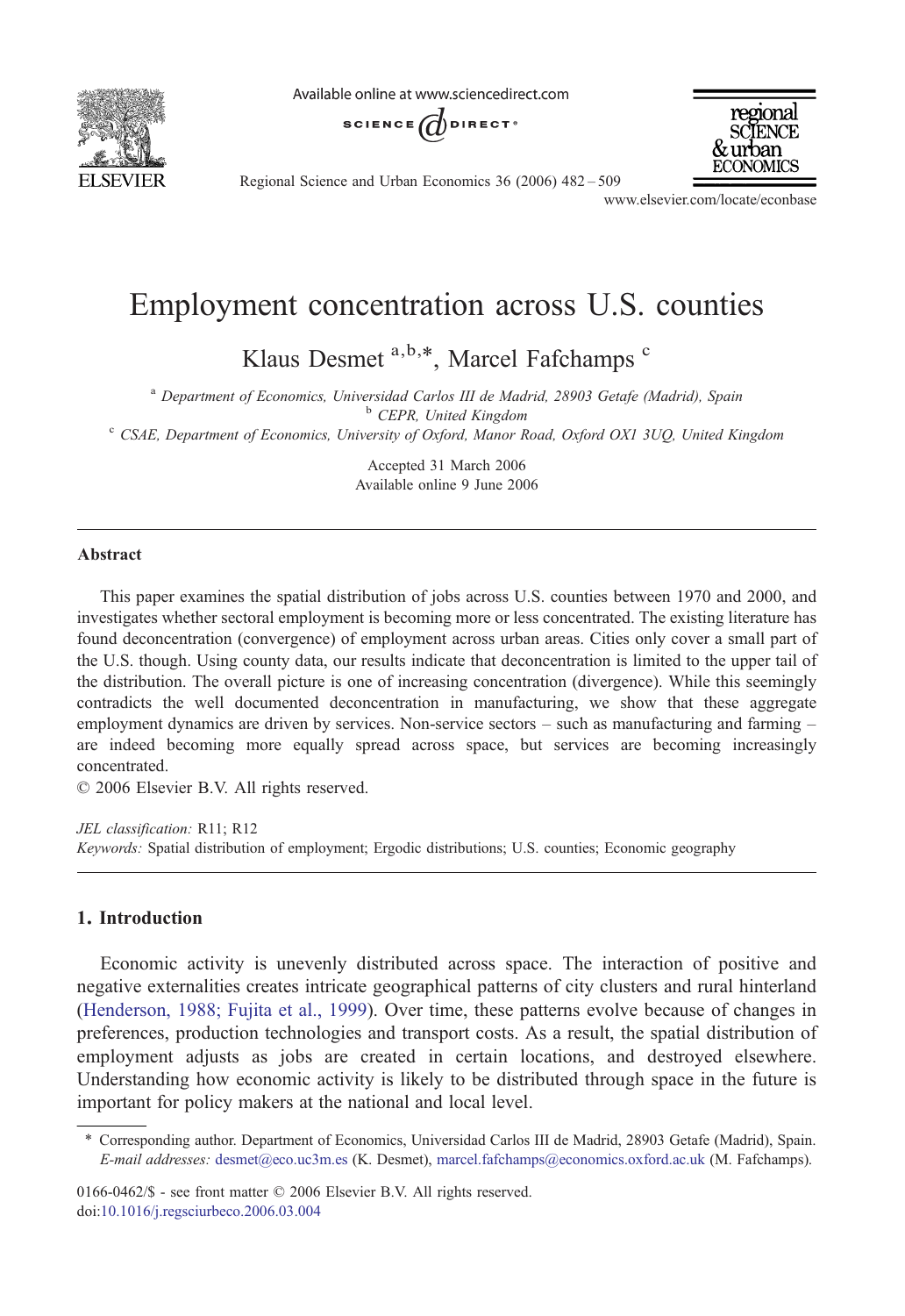This paper describes the geographical evolution of jobs in the U.S. between 1970 and 2000, with the goal of understanding what the future spatial distribution of employment would look like if current tendencies were to continue. We use county-level employment in 13 different sectors – ranging from farming to manufacturing and services – and focus on the ergodic distribution of jobs.

Our work differs from the existing literature in a number of respects. First, rather than looking at income per capita or population, we are interested in employment. Many authors have studied whether standards of living in the U.S. are becoming more similar over time. For instance, [Higgins et al. \(2003\)](#page--1-0) find a strong evidence of income convergence across counties. This is not entirely surprising, given the high degree of labor mobility in the U.S. [\(Blanchard and Katz,](#page--1-0) [1991](#page--1-0)). However, income convergence does not tell us anything about where economic activity is locating. Is the U.S. moving towards a situation with more or with less large- and medium-sized metropolitan counties? Are rural counties losing or gaining jobs? These are the kinds of questions we address in our paper.<sup>1</sup> This is similar to studying whether population is becoming more or less concentrated in space. In this respect, [Beeson and DeJong \(2002\)](#page--1-0) are of particular interest. They find population divergence across counties, especially in the post-WWII period. Our work is complementary to theirs. By looking at employment, rather than population, we get additional insights from sectoral disaggregation.

Second, we examine the country as a whole, not just metropolitan areas. Most of the literature on the spatial organization of economic activity in the U.S. has focused on cities. One central finding of that line of research is that city growth is independent of city size, a phenomenon known as Gibrat's Law [\(Sutton, 1997\)](#page--1-0). However, as pointed out by [Beeson et al. \(2001\),](#page--1-0) limiting the analysis to urban areas introduces a selection bias, since cities are those areas which experienced high growth in the past. A recent paper by [Eeckhout \(2004\)](#page--1-0) addresses this issue by revisiting Gibrat's Law using Census 'places'. In contrast to metropolitan areas, these data cover the entire size distribution, including small towns and villages. He confirms that growth is independent of size. However, 'places' still do not cover the entire U.S. In the 2000 Census they accounted for 74% of the population.

Our third point of departure with the existing literature is our methodology. Instead of relying on a single method – whether β-convergence,  $\sigma$ -convergence, or ergodic distributions – we develop a methodology that encompasses them all. Much of the existing work comparing geographical units is couched in terms of Barro's  $\beta$ -convergence: the underlying model is deterministic in nature [\(Barro, 1991; Mankiw et al., 1992\)](#page--1-0). As first emphasized by Quah, evidence of  $\beta$ -convergence can yield a misleading picture, because it can arise even when countries or regions are getting further apart, and vice versa ([Quah, 1993, 1996a;](#page--1-0) [Durlauf and Quah, 1999\)](#page--1-0). As a solution, [Sala-i-Martin \(1996\)](#page--1-0) suggests studying distributions by looking at the evolution of the variance over time, a concept known as σ-convergence. [Quah \(1996b, 1997\)](#page--1-0) goes one step further by focusing on the ergodic distribution. This refers to the long-term spatial distribution of economic activity that would arise if current transition probabilities would remain constant. The ergodic distribution is the distributional equivalent of the  $\beta$  coefficient in a standard Barro model: it predicts in which direction the process goes, should current structural factors remain unchanged. Of course, structural parameters may

<sup>1</sup> If labor and capital are not quite mobile, the distribution of GDP per capita can be regarded as capturing the distribution of economic activity across space. However, in a country like the U.S., where capital and workers are highly mobile, the dispersion of GDP per worker across geographical units is more a measure of dispersion in productivity than in economic activity per se.